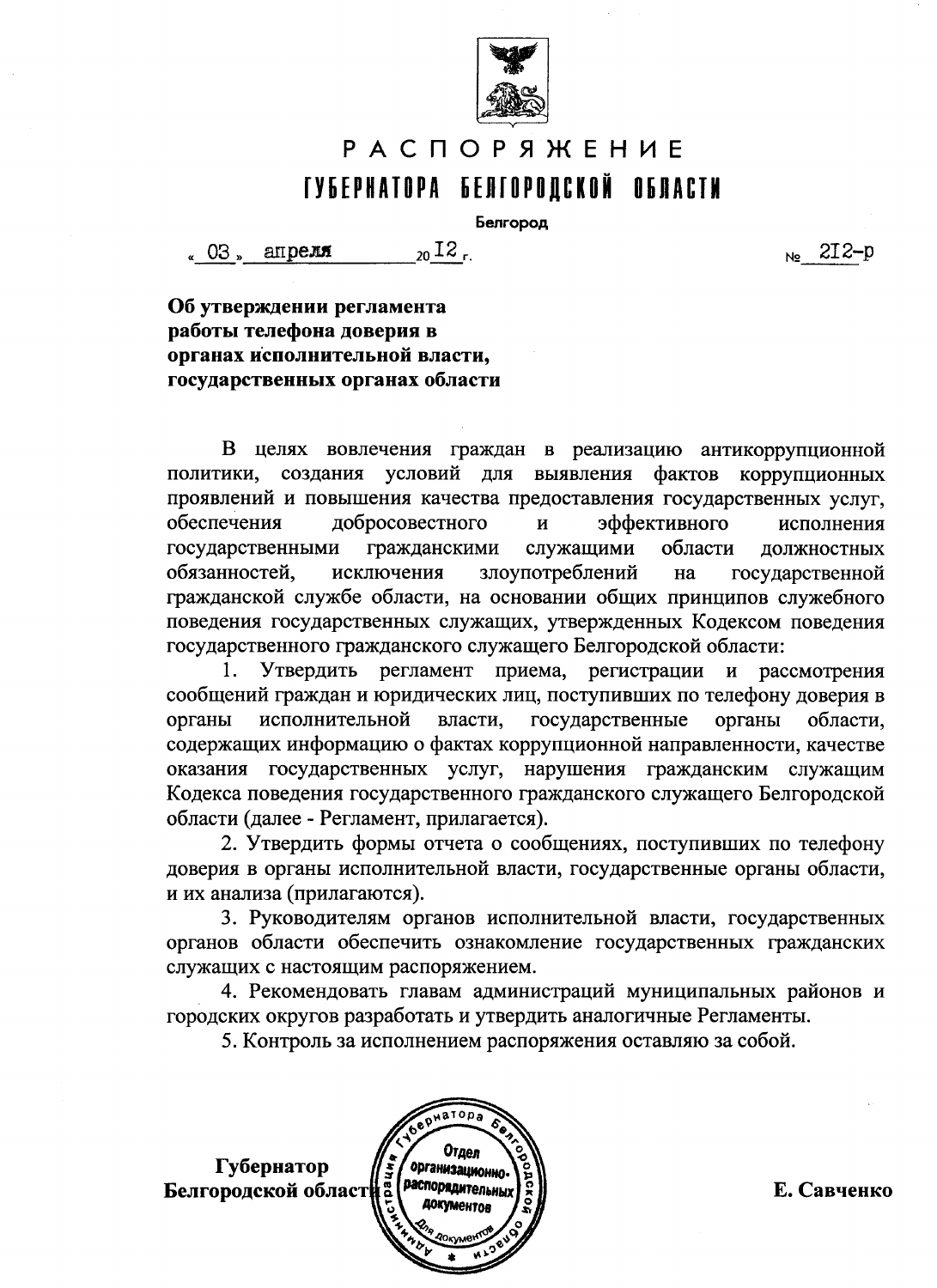#### Утвержден распоряжением губернатора Белгородской области or  $\ll$  03  $\times$  anpeximate  $2012r$  Ne  $2I2-p$

Регламент приема, регистрации и рассмотрения сообщений граждан и юридических лиц, поступивших по телефону доверия в органы исполнительной власти, государственные органы области, содержащих информацию о фактах коррупционной направленности, качестве оказания государственных услуг, нарушения гражданским служащим Кодекса поведения государственного гражданского служащего Белгородской области

## 1. Общие положения

1.1. Настоящий регламент определяет порядок работы телефона доверия, установленного в органах исполнительной власти, государственных органах области (далее - государственные органы), и регламентирует действия по организации приема, регистрации, учету и рассмотрению сообщений граждан и юридических лиц, содержащих информацию:

- о фактах коррупционной направленности, с которыми граждане (организации) столкнулись в процессе взаимодействия с должностными лицами государственных органов области;

- о нарушениях гражданскими служащими Кодекса поведения государственного гражданского служащего Белгородской области (далее -Кодекс поведения).

1.2. Телефон доверия представляет собой комплекс организационных мероприятий и технических средств, обеспечивающих возможность гражданам (организациям) обращаться в государственные органы области по фактах заявлениями коррупционной направленности, телефону с  $\mathbf{O}$ неисполнения служебных обязанностей или превышения служебных полномочий стороны государственных служащих,  $\overline{c}$ a также вымогательства, необоснованных запретов, ограничений, некачественного оказания государственных услуг, нарушения гражданским служащим области Кодекса поведения.

1.3. Функции по координации работы телефона доверия осуществляет Администрация Губернатора области в лице управления организационноконтрольной работы и административной реформы.

## 2. Цели и задачи работы телефона доверия

2.1. Телефон доверия создан в целях:

2.1.1. Совершенствования форм и методов работы с индивидуальными и коллективными предложениями, заявлениями и жалобами граждан,

 $\overline{2}$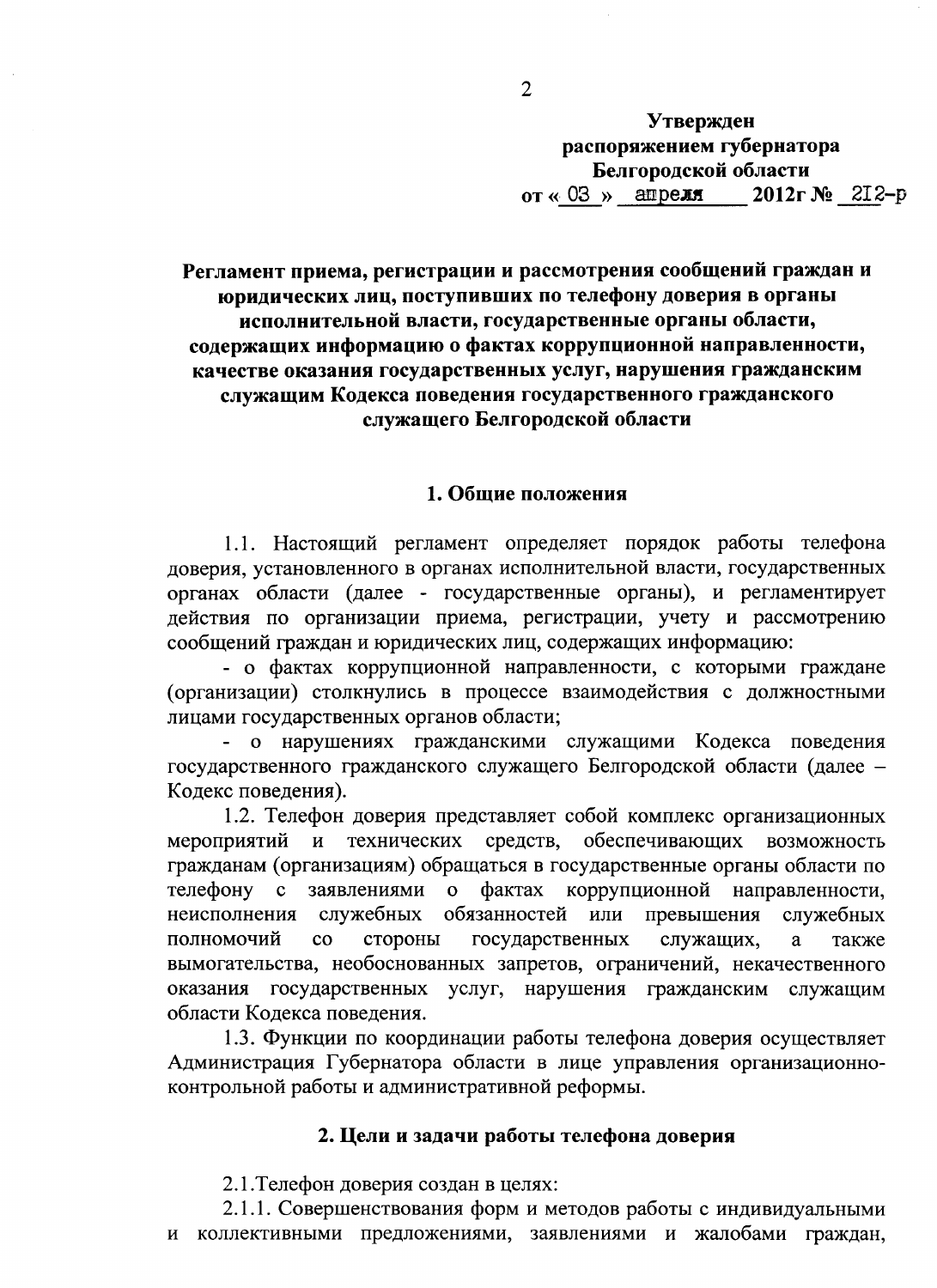повышения качества защиты их конституционных прав и законных интересов, вовлечения в реализацию антикоррупционной политики;

2.1.2. Содействия принятию и укреплению мер, направленных на более эффективное и действенное предупреждение коррупционных проявлений и борьбу с коррупцией;

2.1.3. Формирования нетерпимости по отношению к коррупционным проявлениям;

2.1.4. Создания условий для выявления фактов коррупционных проявлений;

2.1.5. Обеспечения добросовестного и эффективного исполнения гражданскими служащими области государственными должностных обязанностей. злоупотреблений исключения на государственной гражданской службе области;

2.1.6. Преодоления административных барьеров.

2.2. Основными задачами работы телефона доверия являются:

2.2.1. Обеспечение оперативного приема, учета и рассмотрения сообщений граждан (организаций), поступивших по телефону доверия;

2.2.2. Анализ сообщений граждан (организаций), поступивших по телефону доверия. разработке реализации ИX учет при  $\mathbf{M}$ антикоррупционных мероприятий в Белгородской области.

#### 3. Порядок организации работы телефона доверия

Информация о функционировании и режиме работы телефона  $3.1.$ доверия доводится до сведения населения через средства массовой информации, размещение информации на официальном сайте органа исполнительной власти области, государственного органа области в сети Интернет, на информационных стендах.

3.2. Учет, регистрацию, предварительную обработку и контроль за телефону сообщениями осуществляет поступающими  $\overline{a}$ доверия уполномоченное назначенное приказом руководителя лицо. государственного органа (далее - ответственный специалист).

Для обеспечения бесперебойной работы телефона доверия  $3.3.$ телефонный аппарат должен быть оборудован автоответчиком. **Bce** поступающие сообщения записываются на жесткий диск компьютера в виде звукового файла, при этом перед началом разговора автоответчик, абоненту подключенный  $\mathbf{K}$ телефону. сообщает следующий текст: «Здравствуйте. позвонили телефону Вы доверия  $\overline{10}$ (название государственного органа) для приема сообщений граждан по фактам коррупционной направленности и качества оказания услуг. Просьба сообщить Ваши фамилию, имя, отчество, контактный телефон и оставить информацию звукового сигнала. Конфиденциальность Вашу после сообщения гарантируется».

Время приема одного сообщения в режиме автоответчика - до 5 минут.

3.4. В рабочее время сообщения по телефону доверия принимает ответственный специалист лично.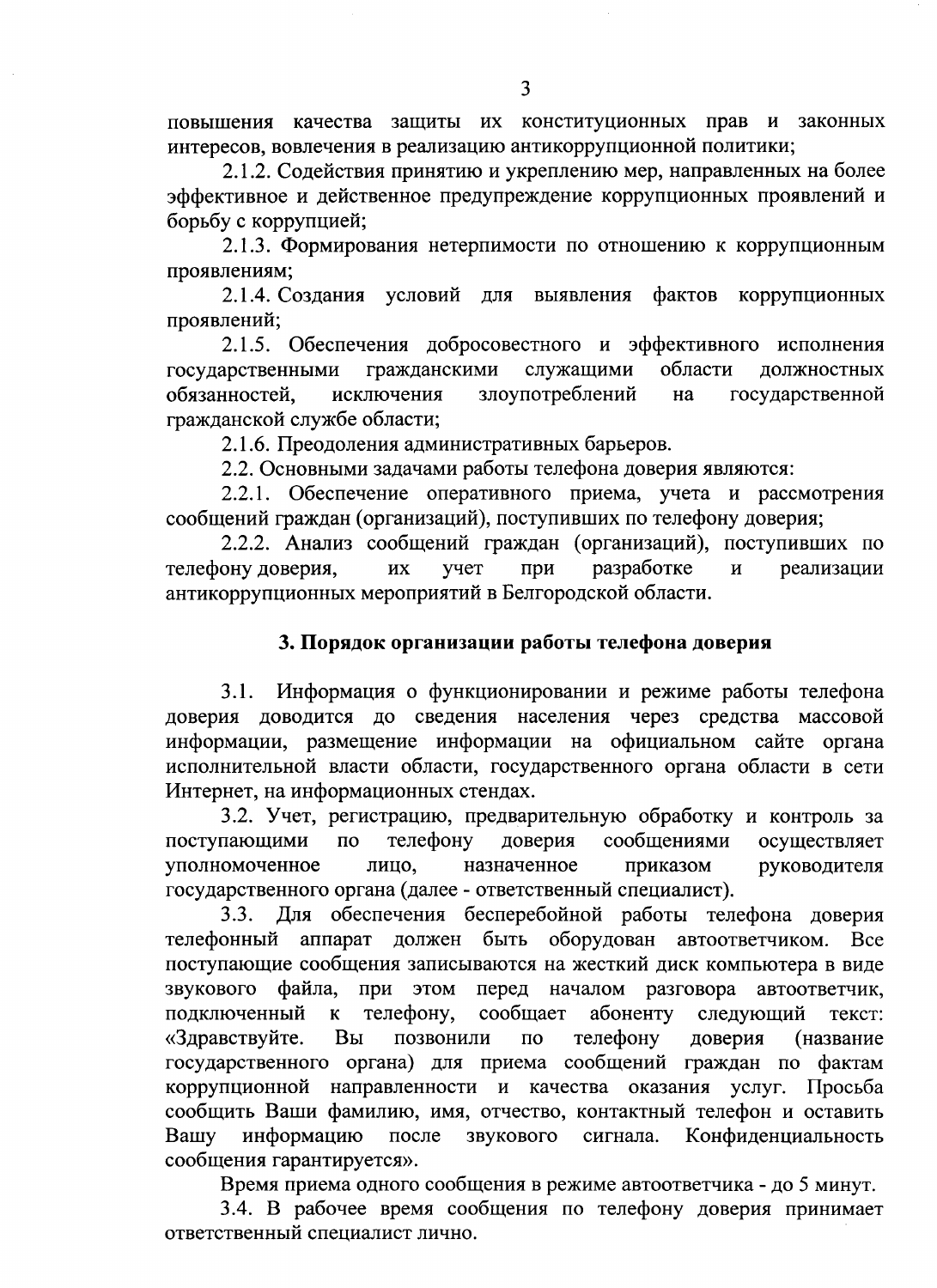3.5. В нерабочее время, в выходные и праздничные дни фиксация звонков по телефону доверия осуществляется при помощи записи на автоответчик.

3.6. При ответе на телефонные звонки ответственный специалист обязан:

телефон позвонившему TOM, что доверия сообщить  $\overline{O}$ государственного органа работает исключительно для информирования о фактах коррупционной направленности и некачественного оказания услуг, а также о нарушениях гражданскими служащими Кодекса поведения;

- предупредить граждан о том, что телефонный разговор записывается и консультация по телефону длится не более 5 минут;

- сообщить гражданину о том, что конфиденциальность переданных им сведений гарантируется;

- предложить гражданину изложить суть вопроса;

- по просьбе гражданина сообщить фамилию, имя, отчество, занимаемую должность;

(корректной)  $\phi$ opme информировать подробно, вежливой  $\, {\bf B}$ (консультировать) обратившихся граждан по интересующим их вопросам;

- принимать все необходимые меры для полного и оперативного ответа на поставленные вопросы, при невозможности ответить на поставленный вопрос гражданину сообщается телефонный номер, по которому можно получить необходимую информацию;

- не прерывать разговор по причине поступления звонка на другой аппарат и избегать параллельных разговоров с окружающими людьми;

- в случаях, если сообщение гражданина не содержит информацию о фактах коррупционной направленности и некачественного оказания услуг. позвонившему необходимо разъяснить, куда ему следует обратиться по сути содержащихся в его обращении сведений.

3.7. Сообщения, поступившие от граждан (организаций) по телефону доверия, подлежат хранению в течение одного года.

#### 4. Учет и регистрация поступивших сообщений по телефону доверия

4.1. Учету и регистрации подлежат все поступившие по телефону доверия сообщения.

4.2. Регистрация осуществляется в день поступления сообщения в журнале приема информации по телефону доверия, где указываются:

4.2.1. Порядковый номер поступившего сообщения:

4.2.2. Лата регистрации, фамилия, инициалы уполномоченного сотрудника, принявшего сообщение, или указание на принятие звонка автоответчиком;

 $4.2.3.$ Фамилия, имя, отчество гражданина, представителя юридического лица (или указание на анонимность сообщения);

4.2.4. Адрес проживания гражданина, место нахождения юридического лица;

4.2.5. Содержание сообщения;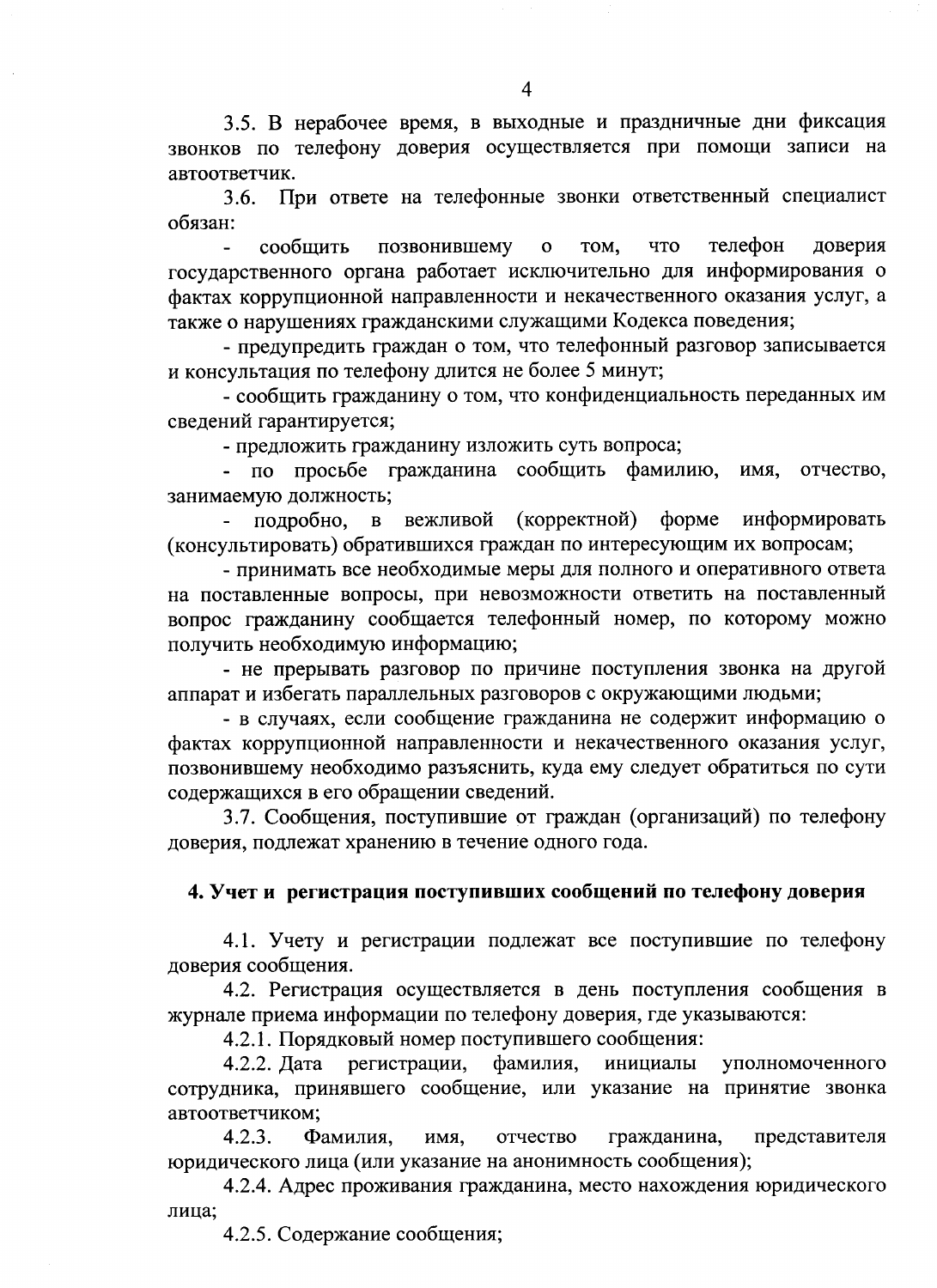4.2.6. Результаты принятия сообщения  $(KOMY)$ направлено ДЛЯ дальнейшего рассмотрения, срок рассмотрения и будет ли письменный ответ и т.д.).

4.2.7. Результаты рассмотрения сообщения (какие меры приняты, когда направлен ответ заявителю).

4.3. В случае поступления по телефону доверия сообщения, в котором гражданин использует нецензурные либо оскорбительные выражения, угрозы жизни, здоровью и имуществу, специалист вправе отказать в регистрации сообщения.

4.4. В случае поступления повторного обращения гражданина по телефону доверия в период нахождения его сообщения на рассмотрении, такое сообщение объединяется с предыдущим и не подлежит повторной регистрации.

4.5. Ежедневно к концу рабочего времени уполномоченный сотрудник готовит информацию о поступивших за день сообщениях и направляет его руководителю государственного органа для визирования, использования для дальнейшей работы или направления в соответствующие органы для принятия мер.

4.6. Ежемесячно в государственном органе проводится анализ поступивших по телефону доверия сообщений.

4.7. Ежемесячно, в срок до 5 числа месяца, следующего за отчетным, государственный орган области передает информацию о поступивших по телефону доверия сообщениях и результатах их рассмотрения  $\overline{10}$ прилагаемой форме на бумажном и электронном носителях в управление организационно-контрольной административной работы  $\overline{M}$ реформы Администрации Губернатора области.

4.8. Ежеквартально вопрос об анализе работы телефона доверия в государственных органах рассматривается на заседаниях Совета при Губернаторе области по противодействию коррупции.

# 5. Порядок исполнения и сроки рассмотрения сообщений, поступивших по телефону доверия

5.1. Государственный орган или должностное лицо обеспечивает полное, всестороннее объективное рассмотрение поступивших сообщений.

5.1.1. В случае если изложенные в сообщении обстоятельства и факты являются очевидными и не требуют дополнительной проверки, ответ на сообщение с согласия гражданина может быть дан устно по существу поставленных вопросов.

5.1.2. В случае если решение поставленных в сообщении вопросов не в компетенцию государственного органа или относится **ВХОДИТ**  $\mathbf{K}$ компетенции нескольких государственных органов, органов местного самоуправления или должностных лиц, информация в течение 3 календарных дней со дня регистрации направляется в соответствующие государственные органы, органы местного самоуправления соответствующим ИЛИ должностным лицам с уведомлением гражданина, оставившего сообщение, в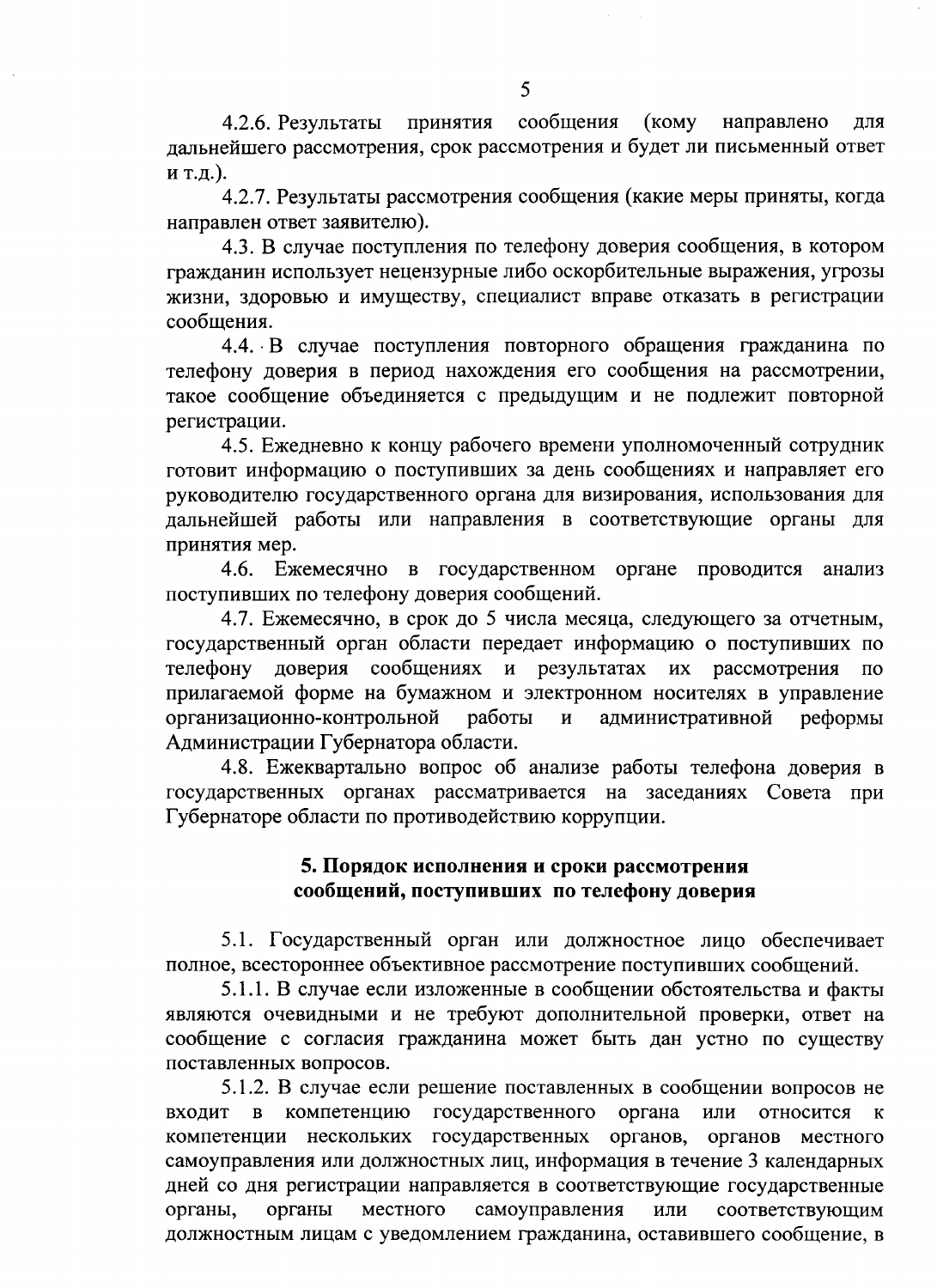случае наличия его координат о переадресации сообщения.

5.1.3. Анонимные звонки (обращения без указания фамилии и почтового адреса, на который должен быть выслан ответ либо уведомление о обращения), содержащие переадресации важную информацию. регистрируются и направляются тем должностным лицам и исполнительным органам государственной власти, в чью компетенцию входит решение вопросов, затронутых в них, но письменный ответ на них не дается.

5.1.4. На сообщение, в котором обжалуется судебное решение, гражданину в течение 7 дней со дня регистрации направляется письменный ответ с разъяснением порядка обжалования судебного решения.

5.1.5. В случае если в сообщении гражданина содержится вопрос, на который ему многократно давались письменные ответы по существу в связи с ранними сообщениями, и при этом в сообщении не приводятся новые доводы или обстоятельства, руководитель государственного органа вправе безосновательности очередного Принять сообщения решение  $\mathbf{o}$ прекращении переписки с гражданином по данному вопросу при условии, что указанное сообщение и ранее сообщения направлялись в один и тот же государственный орган или одному и тому же должностному лицу. О данном решении уведомляется гражданин, оставивший сообщение.

5.1.6. В случае если ответ по существу поставленного в сообщении вопроса не может быть дан без разглашения сведений, составляющих государственную или иную охраняемую федеральным законом тайну, гражданину, сообщается о невозможности дать ответ по существу поставленного в нем вопроса в связи с недопустимостью разглашения указанных сведений.

5.1.7. Если в поступившем сообщении содержатся сведения о подготавливаемом, совершаемом или совершенном противоправном деянии, а также о лице, его подготавливающем, совершающем или совершившим, сообщение подлежит незамедлительному направлению  $\overline{B}$ правоохранительные органы в соответствии с их компетенцией.

5.1.8. Государственный орган или должностные лица, получившие сообщение для рассмотрения в соответствии с компетенцией, обязаны проинформировать государственный орган, направивший сообщение, о результатах его рассмотрения.

5.2. Государственный орган или должностное лицо при рассмотрении обращений:

обеспечивает объективное, всестороннее своевременное И рассмотрение обращения;

- вправе пригласить заявителя для личной беседы, выехать на место, запросить, в случае необходимости, в установленном законодательством порядке дополнительные материалы и получить объяснения у заявителя и иных юридических и физических лиц;

- принимает меры, направленные на восстановление или защиту нарушенных прав, свобод и законных интересов гражданина;

- дает письменный ответ по существу поставленных в сообщении вопросов, за исключением анонимных сообщении, в срок установленный в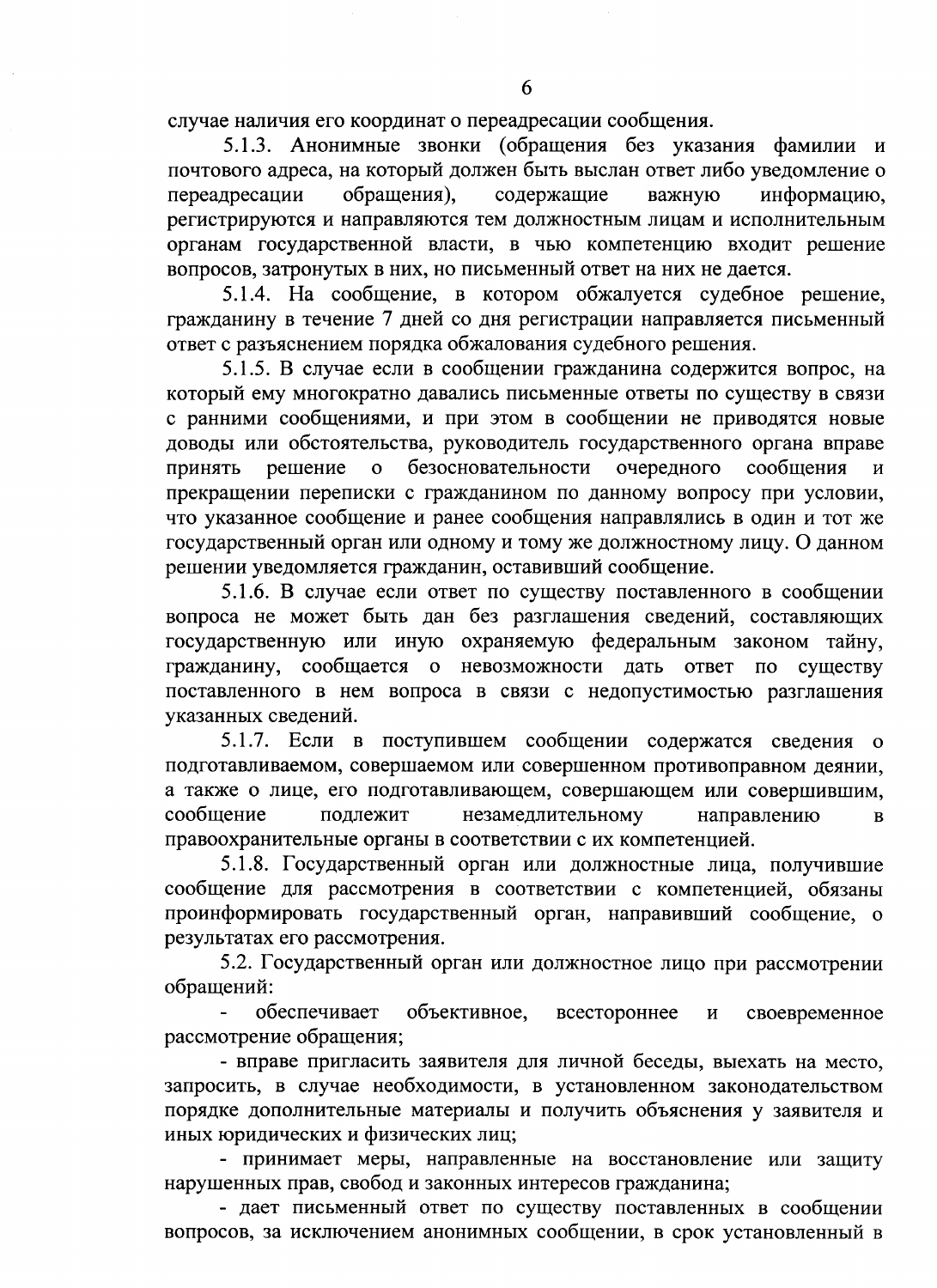пункте 5.3 настоящего регламента;

- уведомляет гражданина или представителя юридического лица о направлении его сообщения на рассмотрение в другой государственный орган или иному должностному лицу в соответствии с их компетенцией.

5.3. Сроки рассмотрения сообщения:

5.3.1. Сообщения, поступившие по телефону доверия, рассматриваются в срок, установленный Федеральным законом от 2 мая 2006 года № 59-ФЗ «О порядке рассмотрения обращений граждан Российской Федерации», за исключением случаев предусмотренных в подпункте 5.3.2 настоящего регламента.

5.3.2. Если в поручении руководителя государственного органа имеется указание на оперативность рассмотрения сообщения, то сообщение должно быть рассмотрено в срок, не превышающий 10 календарных дней.

5.4. Сообщение гражданина (организации) считается рассмотренным, если по всем поставленным в нем вопросам приняты необходимые меры и в случае наличия координат направлен письменный ответ.

#### 6. Ответственность за нарушение настоящего регламента

6.1. Руководитель органа государственной власти осуществляет контроль за соблюдением сроков рассмотрения сообщений, а также правильностью ведения журнала приема информации по телефону доверия, о чем делает соответствующую запись в журнале.

6.2. Лицо, указанное в пункте 3.2 настоящего регламента, несет ответственность в соответствии действующим законодательством  $3a$ соблюдение законности при приеме и регистрации сообщений поступивших по телефону доверия.

6.3. Лица, виновные в нарушении сроков, предусмотренных в пункте 5.3. настоящего регламента, несут ответственность, в том числе дисциплинарную, в соответствии с действующим законодательством.

6.4. Должностные лица, работающие с информацией, полученной по телефону доверия, несут ответственность  $3a$ соблюдение конфиденциальности полученных сведений в соответствии с действующим законодательством.

6.5. По всем иным вопросам, не урегулированным настоящим регламентом, следует руководствоваться Федеральным законом от 2 мая 2006 года № 59-ФЗ «О порядке рассмотрения обращений граждан Российской Федерации».

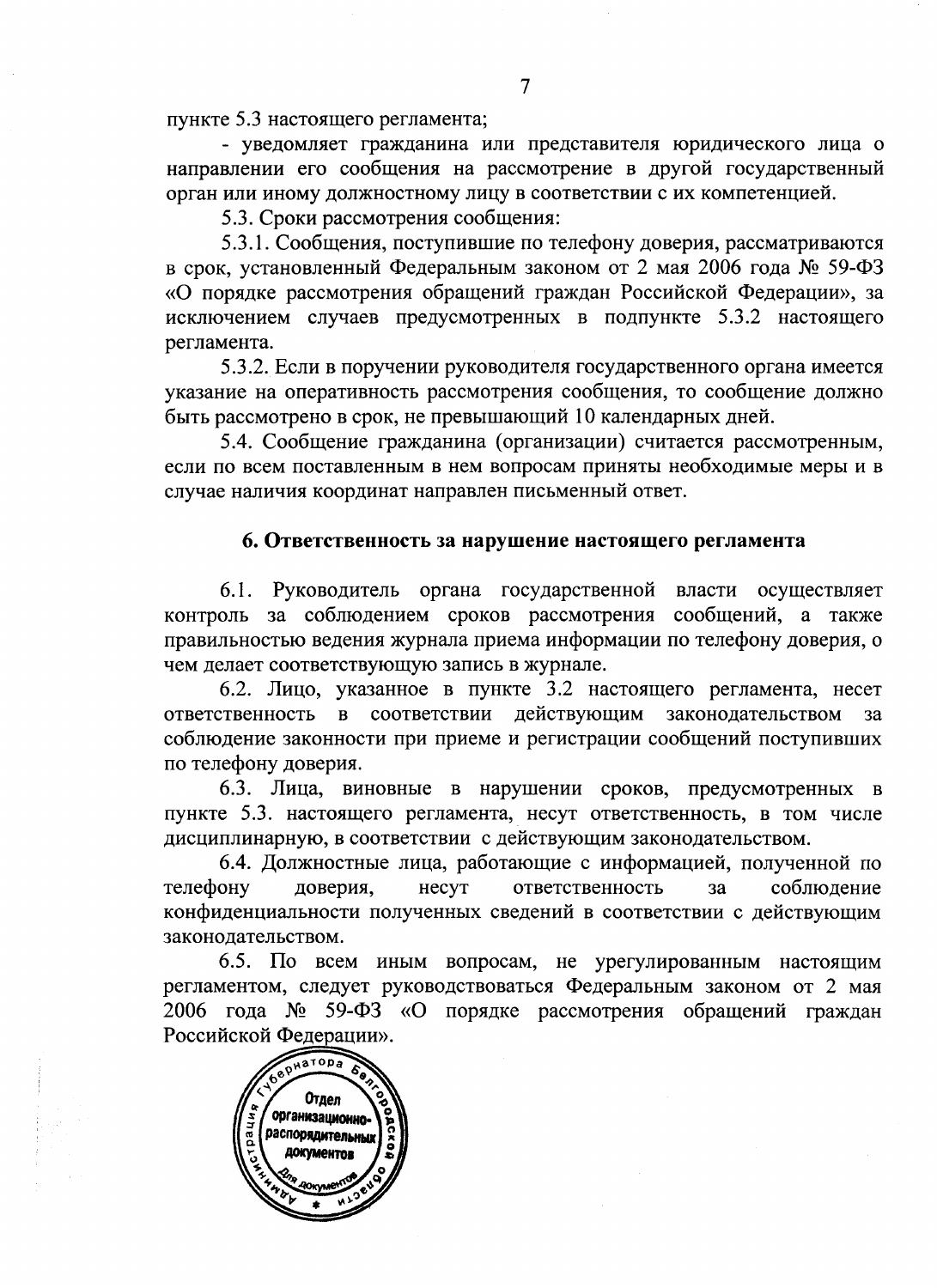Утвержден распоряжением губернатора Белгородской области от « $03 \times$  апреля 2012 г № 212-р

# Отчет о сообщениях, поступивших по телефону доверия

 $\mathbf B$ 

(наименование органа исполнительной власти, государственного органа области)

за период

(указать отчетный период)

| $N_2$     | Дата и время             | ФИО                                                                                                   | Адрес                                                                    | Краткое                 | Результаты рассмотрения сообщения                                                                  |                                                                                                          |                                                |                                                                      |                                                                                                         |
|-----------|--------------------------|-------------------------------------------------------------------------------------------------------|--------------------------------------------------------------------------|-------------------------|----------------------------------------------------------------------------------------------------|----------------------------------------------------------------------------------------------------------|------------------------------------------------|----------------------------------------------------------------------|---------------------------------------------------------------------------------------------------------|
| $\Pi/\Pi$ | регистрации<br>сообщения | гражданина,<br>представителя<br>юридического<br>лица (или<br>указание на<br>анонимность<br>сообщения) | проживания<br>гражданина,<br>места<br>нахождения<br>юридического<br>лица | содержание<br>сообщения | Рассмотрено в<br>данном органе<br>(указать лицо,<br>ответственное за<br>рассмотрение<br>сообщения) | Передано на<br>рассмотрение в<br>орган, в<br>компетенции<br>которого<br>находится<br>вопрос<br>сообщения | Передано в<br>правоохран<br>ительные<br>органы | He<br>подлежит<br>$ {\rm pacc}$ мотре<br>нию<br>(указать<br>причину) | В какой форме<br>дан ответ<br>заявителю<br>(устно,<br>письменно с<br>указанием<br>реквизитов<br>OTBETA) |
|           |                          |                                                                                                       |                                                                          |                         |                                                                                                    |                                                                                                          |                                                |                                                                      | 10                                                                                                      |
|           |                          |                                                                                                       |                                                                          |                         |                                                                                                    |                                                                                                          |                                                |                                                                      |                                                                                                         |